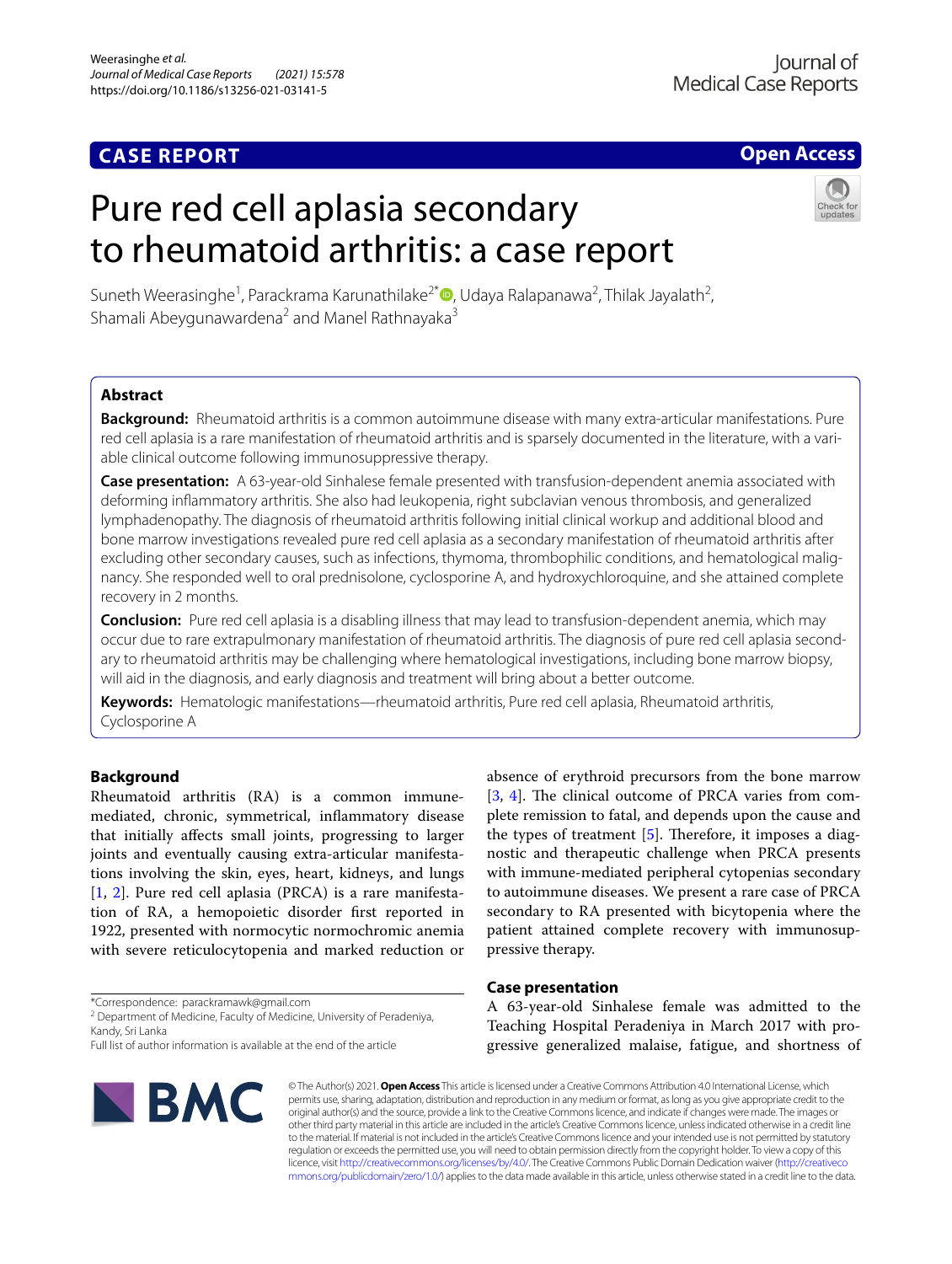breath on exertion for 1 week. She did not complain of orthopnea, paroxysmal nocturnal dyspnea, or any previous syncopal attacks. There was no history of tingling sensations of the extremities, recurrent infections, previous miscarriages, or any history suggestive of thrombotic episodes.

She also had a 7-year history of pain and swelling in multiple joints, starting from the right ankle joint and progressing into multiple large joints in a symmetrical pattern associated with morning stifness, lasting for about 4 hours a day. Simultaneously, she had developed involvement of the small proximal joints of the bilateral hands for 5 years. She had taken some over-the-counter medications, including non-steroidal antiinfammatory drugs (NSAIDs), some local applications, and some native treatments to relieve these symptoms, which she had been using for several years. However, she did not have any history of taking disease-modifying antirheumatoid drugs (DMARDs) before this admission. She had taken some indigenous medicines from time to time for a few years; however, she was not aware of their ingredients. She was working as a housemaid abroad when she developed joint pains and noticed some deformities appearing in her hands towards the end of 2016, when she found it challenging to engage in day-to-day activities.

She did not have any previous history of bleeding manifestations, including melena. She attained menopause at the age of 51, and there was no history of postmenopausal bleeding. She consumed an average Sri Lankan rice-based diet with adequate calories and nutrients with three meals per day.

At the current admission, she was severely pale, and there were boutonniere deformities in the left middle, right middle, and right ring fngers; however, there was no evidence of active joint infammation in the form of swelling or erythema in the small joints of the hands  $(Fig. 1)$  $(Fig. 1)$  $(Fig. 1)$ . There were no skin rashes, photosensitivity, tight skin on the fngers or face, cutaneous bleeding manifestations, oral ulcers, or alopecia, nor did she have any dependent edema. Her vital parameters were stable with a pulse rate of 84 beats per minute, blood pressure of 120/80 mmHg, and normal jugular venous pressure without any abnormal heart sounds. Other system examinations were unremarkable.

Initial investigations revealed a hemoglobin (Hb) level of 1.8 g/dL (12.1–15.1) with normal mean corpuscular volume (MCV) and corpuscular hemoglobin concentration (MCHC). White cell count was 2100/mm<sup>3</sup> (4500–11000) (neutrophils 55% and lymphocytes 35%) with a platelet count of 169000/mm<sup>3</sup> (150,000–450,000) and a reticulocyte count of 0.09% (0.5–2.5%) with negative direct and indirect Coombs tests. Her random

<span id="page-1-0"></span>blood sugar level was 5.7 mmol/L. Other investigations revealed erythrocyte sedimentation rate (ESR) of 55 mm/ hour (0–20), C-reactive protein (CRP) 31.68 mg/L (< 3.0), aspartate aminotransferase (AST) 115 IU/L (9–32), alanine aminotransferase (ALT) 98 IU/L (19–25), total bilirubin 16.4  $\mu$ mol/L (1.71–20.5), alkaline phosphatase (ALP) 223.8 IU/L (44–147), gamma-glutamyl transferase (GGT) 79.1 IU/L (8–38), serum albumin 22.9 g/ dL (3.5–5.2), and albumin/globulin 0.97 (1.1–2.5). Her serum creatinine level was  $65 \text{ µmol/L}$  (52.2–91.9). Her blood electrolyte levels were serum sodium 137 mmol/L (135–145), potassium 4 mmol/L (3.5–5.0), magnesium 1.07 mmol/L (0.85–1.10), and corrected calcium  $2.4$  mmol/L  $(2.2-2.6)$ . The electrocardiographic findings, 2D echocardiogram, urinalysis, clotting profle, and chest x-ray were normal.

She was then further investigated for an etiology for anemia, where the blood picture showed bicytopenia (leukopenia and anemia) with features more in favor of megaloblastic anemia. Due to the anemia, she was transfused with 6 pints of red cell concentrate (RCC) until Hb  $> 10$  g/dL. Her serum iron level was 268.5  $\mu$ g/dL (33– 199) and total iron-binding capacity (TIBC) was within the normal range. The bone marrow biopsy showed markedly reduced erythroid lineage with increased granulopoiesis and normal megakaryopoiesis, and there was no evidence of lymphoma, leukemia, secondary deposit, or granuloma. Based on these fndings, the diagnosis of PRCA was made, and leukopenia was thought to be immune in origin. She improved with corticosteroids and supportive treatments with iron, vitamin B12, and folic acid inward and was discharged, and in the 2-week follow-up she had no new complaints. Unfortunately, she did not attend any further clinic follow-ups.

She got readmitted in September 2017 with right upper limb swelling and was found to have right subclavian vein thrombosis. The lower limb venous duplex was typical,

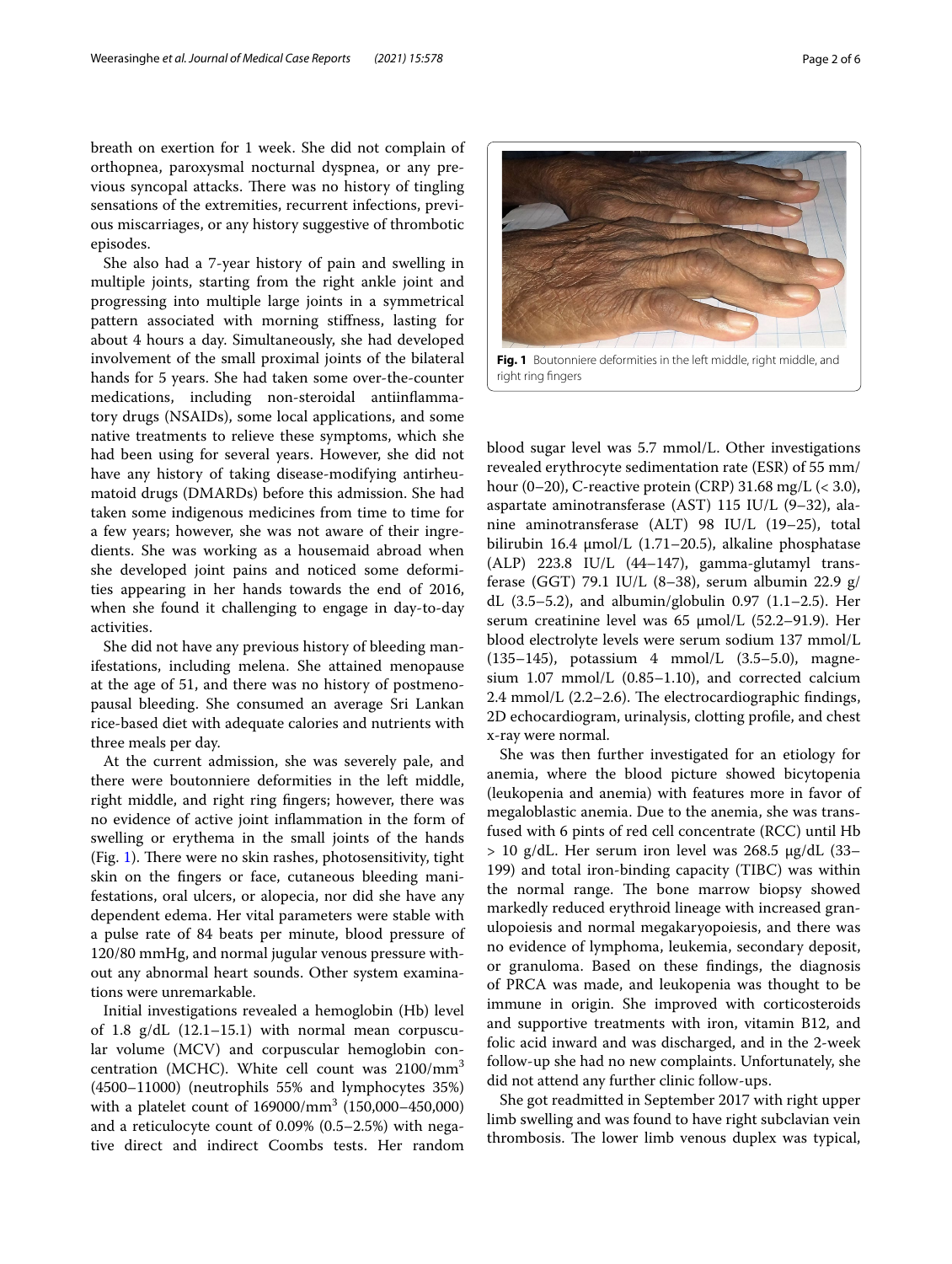and there was no evidence of pulmonary embolism. The anticoagulation was done initially with enoxaparin and warfarin and subsequently continued with warfarin. The thrombophilia screen was negative with a regular lupus anticoagulant test. A contrast-enhanced computed tomography (CECT) of the chest, abdomen, and pelvis revealed bilateral axillary, level IV cervical, intercostal, iliac, and inguinal lymphadenopathy. The patient underwent an axillary lymph node biopsy, which showed preserved architecture and appearance consistent with reactive lymph nodes. Upper and lower gastrointestinal endoscopies were also done to exclude any evidence of malignancy or any other pathology that can cause blood loss, and both investigations turned out to be as expected. The patient was referred for a hematology opinion, where a bone marrow biopsy was suggested to exclude any hematological malignancy. However, the bone marrow biopsy showed hypercellular bone marrow with normal granulopoiesis, megakaryopoiesis, and absent erythropoiesis, where the possibility of lymphoma was excluded. The patient was treated with corticosteroids and hematinics, and showed a satisfactory response to improve the cytopenias. The upper limb swelling was also resolved after successful treatment with the anticoagulants. Since the patient's primary concern was the symptoms due to venous thrombosis and cytopenias, the assessment of her joint symptoms was not carried out. She was discharged from the hospital with a follow-up planed in 2 weeks; however, she defaulted on the follow-up.

The subsequent admission was in June 2018 where she was found to have a vasculitic-type rash in the lower limb. A skin biopsy showed perivascular infammatory infltration predominantly by neutrophils and lymphocytes, with focal areas of fbrinoid necrosis suggestive of leukocytoclastic vasculitis. The patient was under investigation for secondary causes of PRCA during this presentation, where the human immune defciency virus (HIV) screening, viral hepatitis screening (Hepatitis B surface antigen and Hepatitis C antibody), and parvovirus b19 serology revealed negative results. However, she fulflled the American College of Rheumatology (ACR) criteria for rheumatoid arthritis (2) with positive rheumatoid factor level (347 IU/mL; normal range 0–20 IU/mL) and negative antinuclear antibody (ANA) and anti-double stranded DNA (dsDNA) levels. The anti-cyclic citrullinated peptide antibody (anti-CCP) level was not done as it was not afordable. Overall, this patient had transfusion-dependent anemia for 16 months, which warranted transfusion of 36 units of RCC.

A multidisciplinary team meeting was held with the participation of a consultant hematologist, and the diagnosis of PRCA secondary to rheumatoid arthritis was made. After that, she was started with oral cyclosporine A 250 mg daily (5 mg/kg/day), hydroxychloroquine 200 mg twice daily, and oral prednisolone 40 mg daily, which was tailed off over 1 month. She was then followed-up at the medical and hematology clinic, where her hemoglobin levels improved and increased without any requirement for further blood transfusions. Her joint pains resolved, and her general wellbeing was markedly improved. The regular monitoring with full blood counts revealed normal white cell counts and hemoglobin levels in 2 months.

#### **Discussion**

Rheumatoid arthritis (RA) is an immune-mediated, chronic, symmetrical, infammatory disease that initially afects small joints, progressing to larger joints, and eventually the skin, eyes, heart, kidneys, and lungs. These patients often develop destruction in the bones and cartilage of joints, and eventually, the tendons and ligaments weaken [[1,](#page-5-0) [2\]](#page-5-1). RA should be considered in any patient with joint stifness, pain, or swelling that persists for more than a few weeks [\[6](#page-5-5)]. RA presents with various extra-articular manifestations evolving over a few weeks to months, along with joint symptoms characterized by widespread, persistent synovitis, and positivity of autoantibodies to the Fc portion of immunoglobulin G, rheumatoid factor (RF), and anti-cyclic citrullinated peptide antibodies (ACPA) [[2\]](#page-5-1). According to the 2010 American College of Rheumatology/European League Against Rheumatism (ACR/EULAR) classifcation criteria for rheumatoid arthritis, the diagnosis of RA can be made in patients who have at least one joint with defnite clinical synovitis (swelling) not better explained by another disease. The classification criteria for RA are based on a scoring system considering four entities: joint involvement, serology including RF and ACPA levels, acute-phase reactants including CRP and ESR, and the duration of symptoms [[7\]](#page-5-6). Our patient fulflled the 2010 ACR/EULAR criteria for RA. Presentation of the RA can be very heterogeneous in some patients associated with other autoimmune diseases. PRCA associated with RA is reported in the literature though it is not common [\[8,](#page-5-7) [9](#page-5-8)].

PRCA is a hemopoietic disorder frst reported in 1922. The whole mark of the disease is normocytic normochromic anemia with severe reticulocytopenia and marked reduction or absence of erythroid precursors from the bone marrow [[3\]](#page-5-2). It can be primary (congenital) or acquired secondary to viral infections, autoimmune diseases, drugs, and toxins  $[10]$  $[10]$ . Other secondary causes of acquired PRCA include lymphoproliferative disorders, pregnancy, hematologic malignancies, and nonhematologic neoplasms, of which the association with thymoma is the best known  $[10]$  $[10]$ . There are numerous cases of PRCA that have been reported as a secondary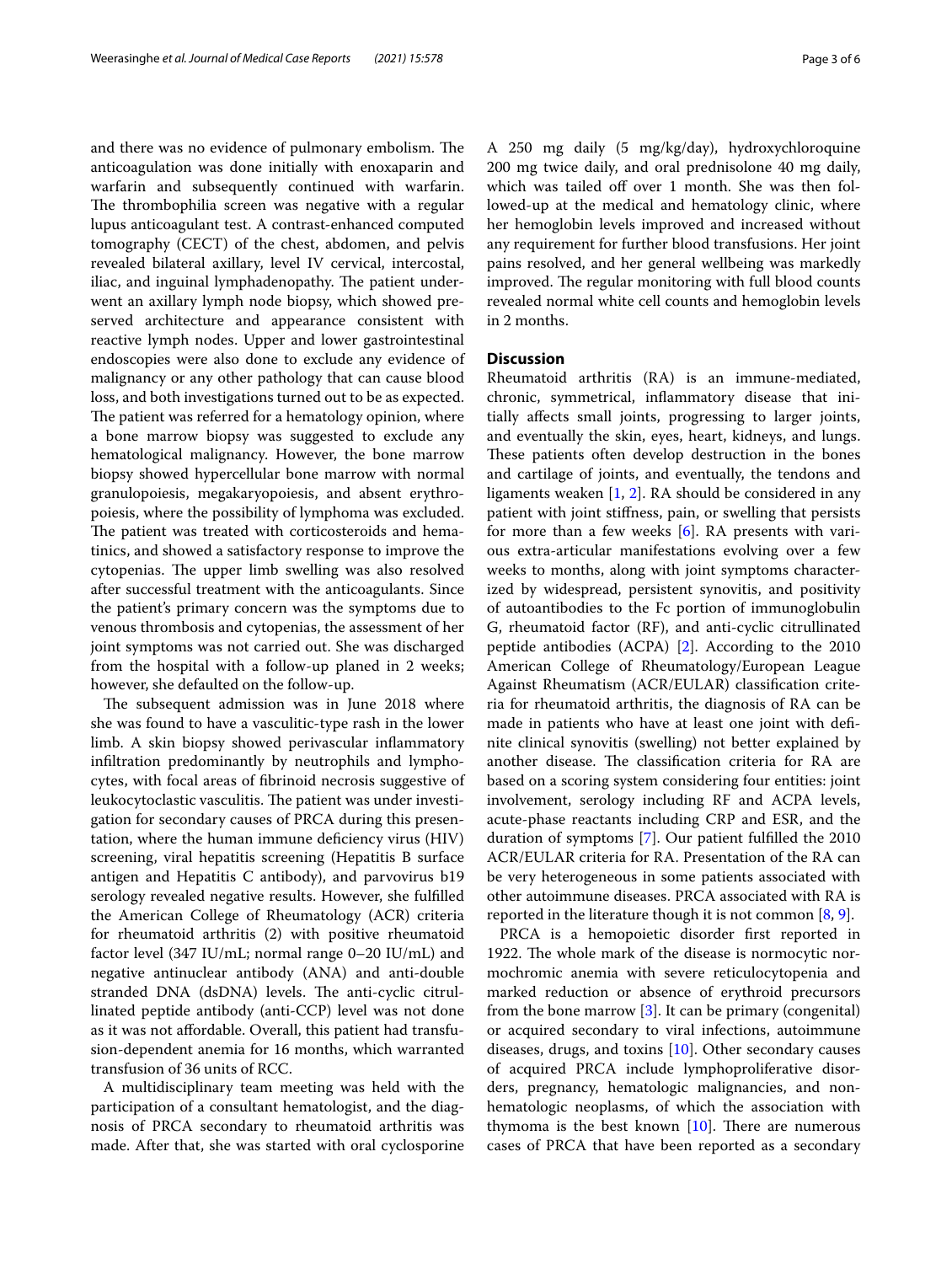manifestation of RA [\[4](#page-5-3), [5,](#page-5-4) [11–](#page-5-10)[17](#page-5-11)]. Among them, four cases had eosinophilic fasciitis along with PRCA [\[11](#page-5-10)]. Some cases have been reported with PRCA associated with both RA and parvovirus B19 infection, and there were several cases of PRCA associated with pregnancy and systemic-onset juvenile idiopathic arthritis [\[12](#page-5-12), [14](#page-5-13), [15\]](#page-5-14). One case has been reported of PRCA secondary to D penicillamine treatment in RA [\[17](#page-5-11)].

Patients with PRCA present with symptoms of severe anemia in the absence of hemorrhagic phenomena [\[18](#page-5-15)]. Because there is pure underproduction anemia in PRCA, the gradual decline in hemoglobin concentration allows some degree of adaptation, and symptoms may be less than expected for the degree of anemia [[10\]](#page-5-9). Of course, patients with secondary PRCA may manifest the symptomatology of the associated syndrome  $[10]$  $[10]$ . The findings of the hematological investigations will be normochromic normocytic anemia with low reticulocyte count (less than 1%) with normal platelet count, leukocyte count, and leukocyte diferentials [[10,](#page-5-9) [18\]](#page-5-15). In the setting of concurrent infammation, there may be some modest reduction in the total white blood count or a mild abnormality (either slightly high or slightly low) in the platelet count. There may also be a mild relative lymphocytosis  $[10]$  $[10]$  $[10]$ . The bone marrow examination will reveal a complete absence of erythroblasts with normal granulopoiesis and megakaryopoiesis [\[4](#page-5-3), [17,](#page-5-11) [18\]](#page-5-15). As with all diagnostic examinations of the bone marrow for cytopenias, the materials should be collected for cellular immunology, cytogenetics, and clonal analysis of T cell receptors. Abnormal cytogenetics in the setting of a characteristic marrow for PRCA indicates the myelodysplastic variant of PRCA. If increased lymphocytes or plasma cells are present, they should be polyclonal in acquired immune PRCA. If clonal lymphocytes are present, it suggests PRCA secondary to an associated lymphoproliferative disorder. T cell receptor gene rearrangement studies should be performed routinely [[19\]](#page-5-16). In all patients with marrows diagnostic of PRCA, B19 parvovirus testing should be performed, and in adults with PRCA with evidence of parvovirus infection or of a disorder associated with secondary PRCA, a computed tomography scan of the chest should be performed to rule out a thymoma, which would have potential therapeutic implications [\[18](#page-5-15)]. Our patient had anemia with low reticulocyte count, normal platelets counts, and the leukopenia was considered immunological in origin. We confrmed PRCA in our patient by the bone marrows biopsy, where there was a marked reduction in erythroid lineage with normal megakaryopoiesis and increased granulopoiesis. A viral screen for a possible etiology, autoimmune screen, and CECT to exclude thymoma was

done to rule out other secondary causes for PRCA other than RA in this patient.

Pathogenesis of PRCA is heterogeneous where it involves immune dysfunction with antibodies directed against erythroid precursor cells or erythropoietin, or due to T cell-mediated suppression of erythropoiesis [\[4](#page-5-3), [18\]](#page-5-15). The immunoglobulin  $(IGG)$ -mediated inhibition of hemoglobin synthesis or complement-binding and direct cytotoxic efects on erythroblasts were found in patients with PRCA, wherein some patients, the inhibitory antibodies were directed against erythropoietin [\[20](#page-5-17)]. In addition, PRCA can be mediated by major histocompatibility complex (MHC) unrestricted efector-target cell recognition, as erythroid progenitors progressively lose expression of MHC class I and, thus, become susceptible to destruction by NK-type cells  $[18]$  $[18]$  $[18]$ . The final result of all these mechanisms is anemia, with bone marrow examination revealing a complete absence of erythroblasts but normal granulocytic and megakaryocytic series [\[21](#page-5-18)].

Depending on the cause, the course of PRCA can be acute and self-limiting or chronic with rare spontaneous remissions [\[18](#page-5-15)]. Otherwise, treating PRCA varies with the etiological factors; however, the treatment of choice is immunosuppression for primary acquired autoimmune PRCA or secondary PRCA refractory to other therapy  $[10, 16]$  $[10, 16]$  $[10, 16]$  $[10, 16]$ . The therapeutic plan usually focuses on the sequential use of various immunosuppressive therapies, including corticosteroids, cyclophosphamide, cyclosporin A and antithymocyte globulin, splenectomy, and plasmapheresis until remission is obtained [\[4](#page-5-3)]. Recently, the efficacies of the anti-CD20 monoclonal antibody, rituximab, and anti-CD52 monoclonal antibody, alemtuzumab, to induce remissions of therapy-resistant PRCA have also been reported [\[4](#page-5-3)]. PRCA secondary to autoimmune/collagen vascular disorders may respond to therapy specific to managing those disorders  $[10]$  $[10]$  $[10]$ . The goal of treatment is to induce remission to attain an average hemoglobin concentration with the recovery of erythropoiesis, without any requirement for transfusion and avoiding problems associated with transfusions; a partial response is the attainment of transfusion independence with a low but clinically acceptable hemoglobin concentration [\[4](#page-5-3), [10\]](#page-5-9). Our patient has been treated with prednisolone 40 mg daily, which tailed off over 1 month, with concurrent treatment of cyclosporin A and hydroxychloroquine, where she attained complete recovery within 2 months.

The clinical outcome of PRCA is variable from complete remission to fatal, and it depends upon the cause and the types of treatment [[5,](#page-5-4) [17,](#page-5-11) [22–](#page-5-20)[24\]](#page-5-21). Some patients with PRCA show no response to treatment [\[5\]](#page-5-4). At the same time, continuous immunosuppression is associated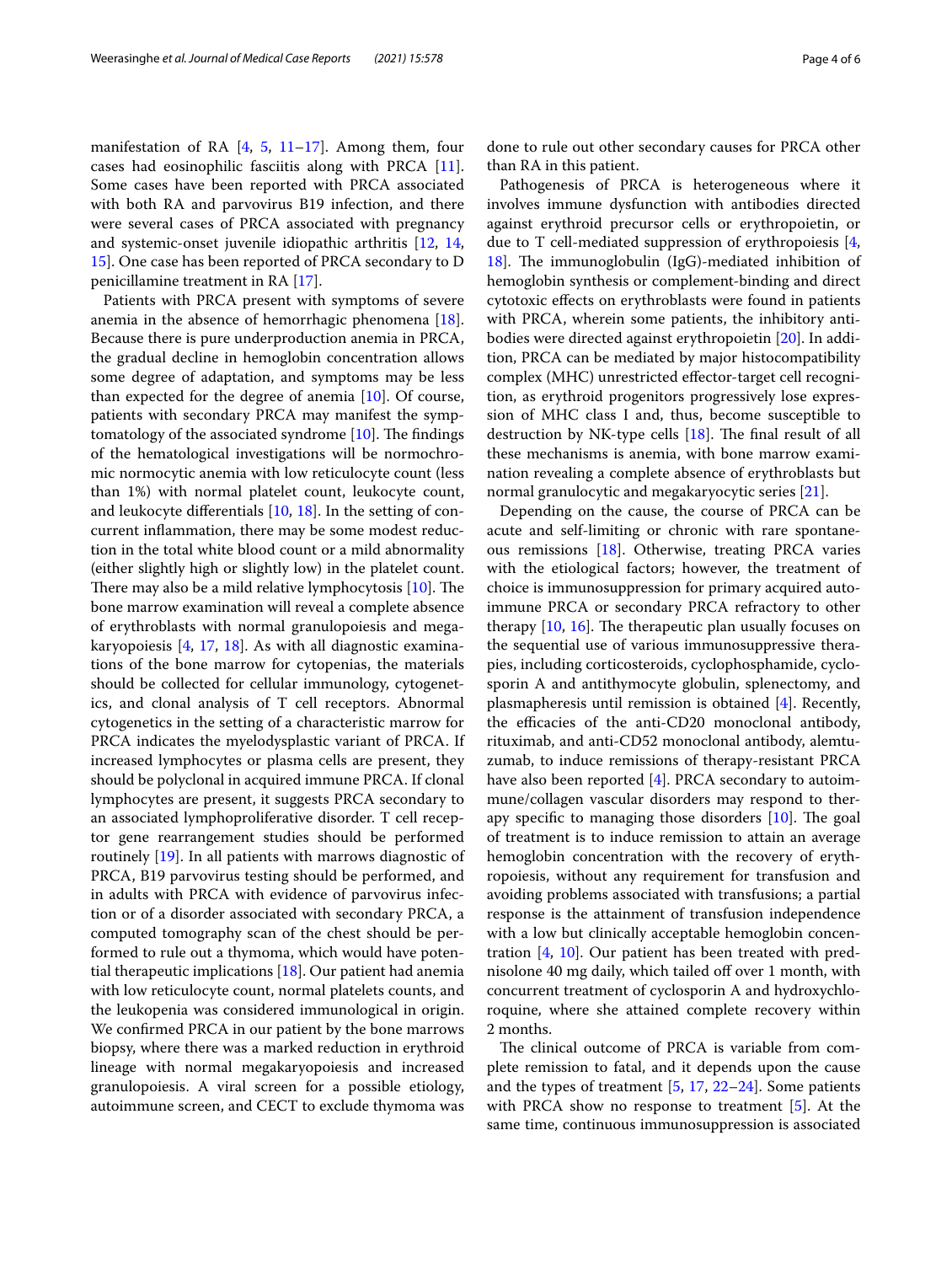with an increased risk of infection and malignancy; therefore, adequate prevention of infection will be essential [[24\]](#page-5-21). Nevertheless, our patient did not develop any complications due to immunosuppressive therapy.

The final diagnosis of our patient was long-standing deforming rheumatoid arthritis complicated with PRCA, with immune-mediated leukopenia and vasculitis. The challenges in the diagnosis were to exclude the possible other etiologies of the PRCA, leukopenia, generalized lymphadenopathy, and venous thrombosis in an unusual site. Extensive lymphadenopathy and venous thrombosis were also reported in patients with rheumatoid arthritis [[25\]](#page-5-22). A nationwide cohort study in Taiwan recruiting nearly 30,000 RA patients has shown a 3.36 fold increased risk of deep venous thrombosis and a 2.07 fold increase in pulmonary embolism than in patients without RA  $[26]$ . A study done in the UK has also concluded a similar result [[27](#page-5-24)]. Lymphadenopathy is also a clinical manifestation of RA, indicating the disease activity [\[28](#page-5-25)]. Some studies found that the overall frequency of lymphadenopathy in patients with RA is as high as 82%, mainly involving axillary lymph nodes [[29](#page-5-26)]. Lymphadenopathy at unusual sites has also been reported in patients with RA, contributing to venous thrombosis at unusual sites due to vascular compression [\[30](#page-5-27)]. Venous thrombosis involving the axillary vein in our patients may be attributed to the possible lymphadenopathy. We excluded the possibility of hematological malignancy by doing a lymph node biopsy and repeating the bone marrow biopsy as both showed no evidence of leukemia or lymphoma. The thrombophilia screen also excluded antiphospholipid syndrome, and the overlapping systemic lupus erythematosus (SLE) was also excluded as the 2012 Systemic Lupus International Collaborating Clinics (SLICC) criteria was not satisfed [\[31](#page-5-28)]. Hence, these manifestations were thought to be immune-mediated due to rheumatoid arthritis by the multidisciplinary team involving a hematologist.

In our patient, the major drawback to starting immunosuppressive drugs was leukopenia [\[32](#page-5-29)]. Nevertheless, she showed a marked improvement after starting cyclosporin A, hydroxychloroquine, and steroids. Cyclosporin A has proven to be the drug of choice for PRCA, and the second-line therapy for PRCA includes antithymocyte globulin (ATG) and cyclophosphamide [[3](#page-5-2), [33,](#page-5-30) [34](#page-5-31)]. She was transfusion dependent for nearly 16 months, but she was completely free of blood transfusion after the treatment. Her joint deformities were fxed but minimally interfering with daily living activities, and her constitutional symptoms were also improved.

#### **Conclusion**

PRCA is a disabling illness that may lead to transfusion-dependent anemia, causing transfusion-related complications. RA is a known cause for secondary acquired PRCA due to the disease itself or the RA treatments. Patients with PRCA present with symptoms of severe anemia, which may be less pronounced because of adaptation with gradual hemoglobin drop. Blood analyses and bone marrow examination can diagnose PRCA, and investigating for a secondary cause is essential because of its therapeutic importance. Sometimes the diagnosis of PRCA secondary to RA can be challenging because of the presence of leukopenia, lymphadenopathy, and venous thrombosis at unusual sites due to immunologic and vasculitic phenomena. The treatment of choice for PRCA is immunosuppression, which includes multiple modalities, and the goal of treatment is to recover erythropoiesis without any requirement for transfusion and avoid problems associated with transfusions. The clinical outcome of PRCA can be variable through early diagnosis, and commencing treatments is crucial for a better prognosis and to prevent irreversible complications, and most evidencebased treatment will signifcantly improve the outcome.

#### **Abbreviations**

RA: Rheumatoid arthritis; PRCA: Pure red cell aplasia; ACR: American College of Rheumatology; CECT: Contrast-enhanced computed tomography; Hb: Hemoglobin; MCV: Mean corpuscular volume; MCHC: Mean corpuscular hemoglobin concentration; NSAID: Non-steroidal antiinfammatory drugs; HIV: Human immunodefciency virus; RF: Rheumatoid factor; Anti-CCP: Anti-cyclic citrullinated peptide; ANA: Antinuclear antibody; Anti dsDNA: Anti doublestranded deoxyribonucleic acid; TNF: Tumor necrosis factors; ATG: Antithymocyte globulin.

#### **Acknowledgements**

We express our gratitude to the patient who kindly gave consent for this case to be presented in this paper.

#### **Authors' contributions**

All authors were involved in the management of the patient and generating the concept. All authors made an intellectual contribution and wrote the paper. All authors read and approved the fnal manuscript.

#### **Authors' information**

Suneth Weerasinghe (MBBS, MD) is a Registrar in Medicine at Teaching Hospital Peradeniya, Sri Lanka.

Parackrama Karunathilake (MBBS) is a Temporary Lecturer at, Department of Medicine, Faculty of Medicine, University of Peradeniya, Sri Lanka. Udaya Ralapanawa [MBBS, MD, MRCP (UK), FRCP (London), FRCP (Edinburgh)] is a Professor in Medicine and Senior Consultant Physician, Department of Medicine, Faculty of Medicine, University of Peradeniya, Sri Lanka. Thilak Jayalath [MBBS, MD, MRCP (UK), FRCP (London), FRCP (Edinburgh), FCCP (Sri Lanka)] is a Professor in Medicine and Senior Consultant Physician, Department of Medicine, Faculty of Medicine, University of Peradeniya, Sri Lanka. Shamali Abeygunawardena [MBBS, MD, MRCP (UK), FRCP (London)] is a Senior Lecturer and Senior Consultant Physician, Department of Medicine, Faculty of Medicine, University of Peradeniya, Sri Lanka.

Manel Rathnayaka [MBBS, Dip. In Pathology, MD Haematology (Colombo)] is a Senior Lecturer at Department of Pathology, Faculty of Medicine, University